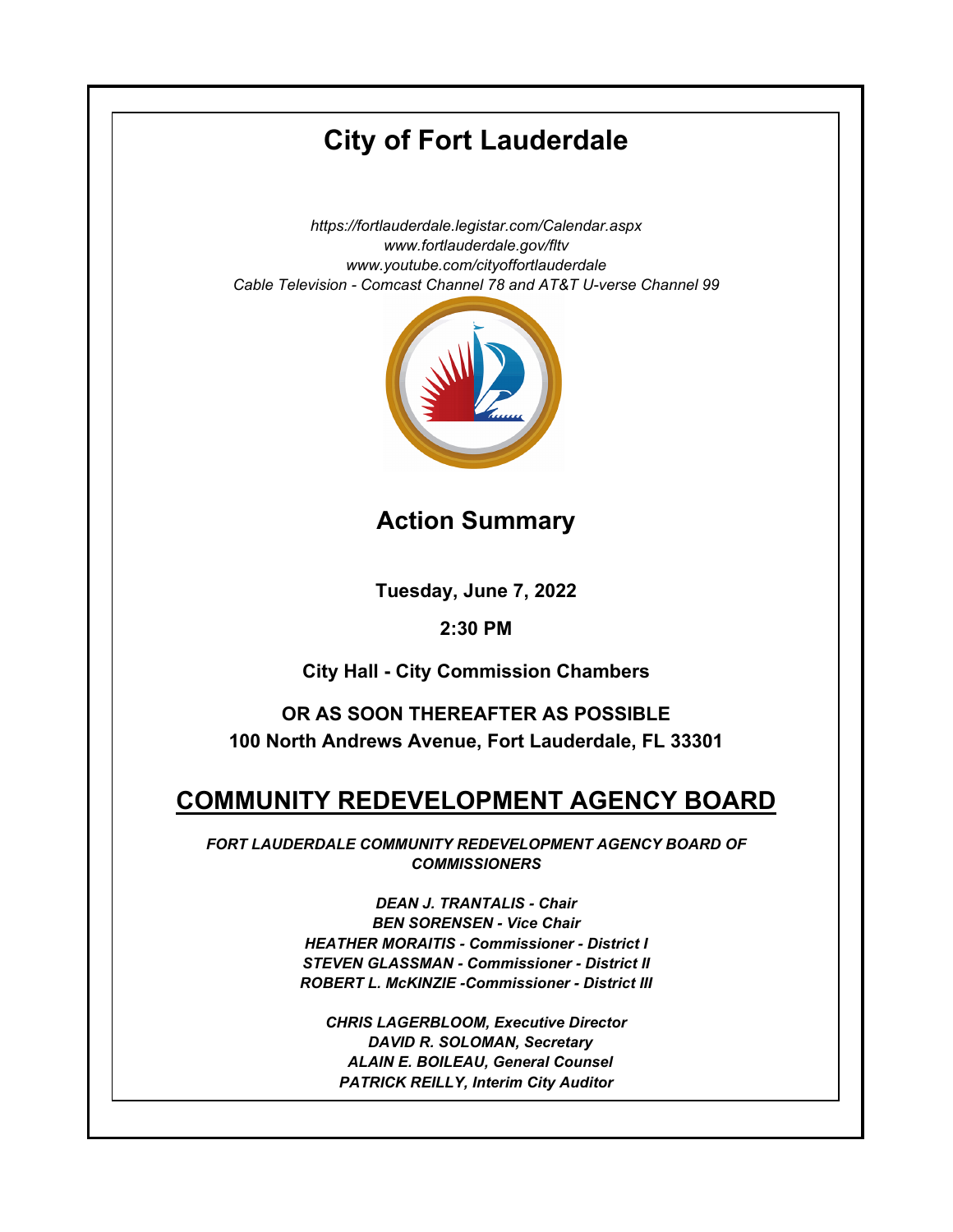## PUBLIC APPEARANCES BEFORE THE CRA BOARD:

If any person wishes to address the Board, the person shall sign up in the City Hall lobby. A member of the City Clerk's Office Staff will be there to assist. Speaker Cards are given to the Chair. After being recognized by the Chair, the speaker should identify the agenda item in question, indicate support, opposition, or neutrality on the agenda item, and then proceed to succinctly state the speaker's position or present information.

If an attorney, or any other person appears before the Board in a representative capacity, the attorney, or other representative the person shall sign up in the City Hall lobby. A member of the City Clerk's Office Staff will be there to assist. After being recognized by the Chair, the speaker should identify the client(s) being represented, and identify the agenda item in question. The speaker shall then indicate the client's support, opposition, or neutrality on the agenda item and then proceed to succinctly state the client's position or present information on behalf of the client(s).

Pursuant to Section 3.13 of the Charter of the City of Fort Lauderdale, Florida, the Chair shall maintain order at all meetings, and the Police Department, upon instructions of the Chair, shall expel any person from the meeting who refuses to obey the order of the Chair in relation to preserving order at the meetings. Any person who interrupts or disturbs a City Board meeting, or who willfully enters or remains in a City Board meeting having been warned by the Chair to depart and who refuses to do so, may be subject to arrest.

AUXILIARY AIDS AND SERVICES: If you desire auxiliary aids or services or both to assist in viewing or hearing the City Board meetings or reading the agenda and minutes for the meeting, please contact the City Clerk's Office at 954-828-5002 at a minimum of two days prior to the meeting and arrangements will be made to provide these services to you.

NOTICE TO MEMBERS OF THE PUBLIC: If a person decides to appeal any decision made by the board, agency, or commission with respect to any matter considered at such meeting or hearing, the person will need a record of the proceedings, and that, for such purpose, the person may need to ensure that a verbatim record of the proceedings is made, which record includes the testimony and evidence upon which the appeal is to be based.